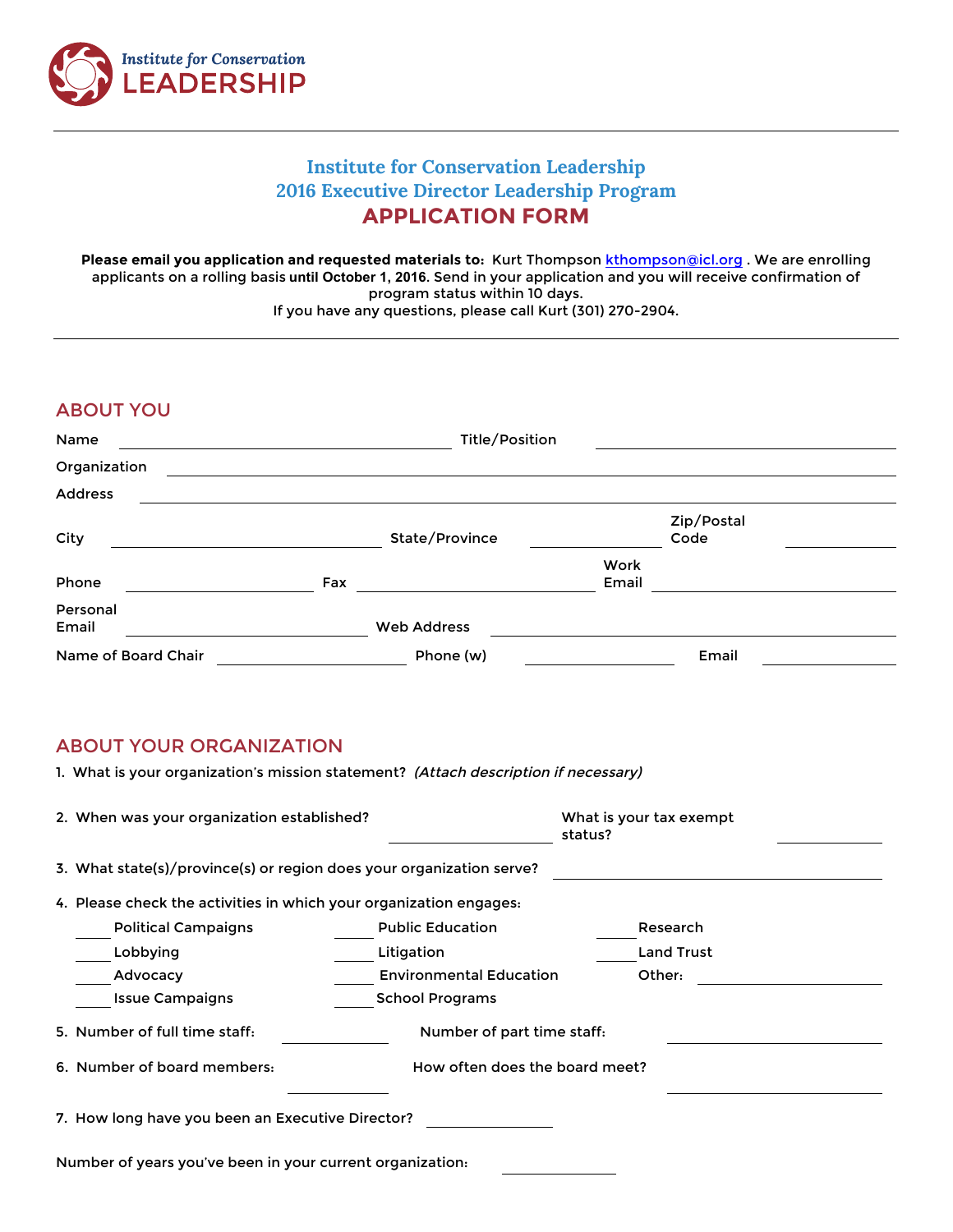| 8. If you are a membership organization, over the last three years, has your membership. |                     |                   |  |  |  |  |  |
|------------------------------------------------------------------------------------------|---------------------|-------------------|--|--|--|--|--|
| Remained stable<br>Decreased                                                             | Increased gradually | Increased greatly |  |  |  |  |  |
| 9. Is your organization a coalition of member organizations?                             |                     |                   |  |  |  |  |  |
| 10. What is your organization's budget for the current fiscal year?                      |                     |                   |  |  |  |  |  |
| 11. Can we share videos, comments and photos of you that we obtain during the training?  |                     |                   |  |  |  |  |  |

#### NARRATIVE

Please answer the following questions (no more than three pages total) and return them with your application form. Please number your answers.

- 1. Why do you you personally, not your organization want to participate in the Executive Director Leadership Program? What do you hope to gain?
- 2. What do you consider your strengths and weaknesses as an executive director?
- 3. What do you consider your organization's internal strengths and weaknesses?
- 4. What external challenges or opportunities does your organization face now?
- 5. Briefly describe 2-3 recent victories or accomplishments achieved by your organization.

### ADDITIONAL INFORMATION AND MATERIALS

Please provide the following information and materials as part of your application. You may send the requested items as electronic attachments along with your application form to kthompson@icl.org. If you prefer to mail them, you may send them to the address below in the Payment Instructions.

- 1. Your resume
- 2. General information or brochure about your organization *(if available)*
- 3. Recent newsletter (if available)
- 4. Recent annual report (if available)

#### UNDERSTANDING OF COMMITMENT TO EXECUTIVE DIRECTOR LEADERSHIP PROGRAM The Institute asks that the Executive Director and Board Chair read the following statement.

By submitting your application to the Executive Director Leadership Program you indicate your understanding of the intensive nature and duration of the program and that you have read the full program description. If accepted to the program, you will be asked to commit to:

- ▶ Treat the executive director's participation as a priority for the organization and support the executive director in participating in the program.
- Dedicate the time necessary to participate in the workshops and ongoing coaching and support.
- Pay the full tuition cost and travel expenses for participation.
- Provide regular updates on the program to the full board, as appropriate.
- Identify at least one board representative who will attend the two-day Leadership program TBD.
- Identify ways to help the executive director apply the new management skills and implement his/her action plan.